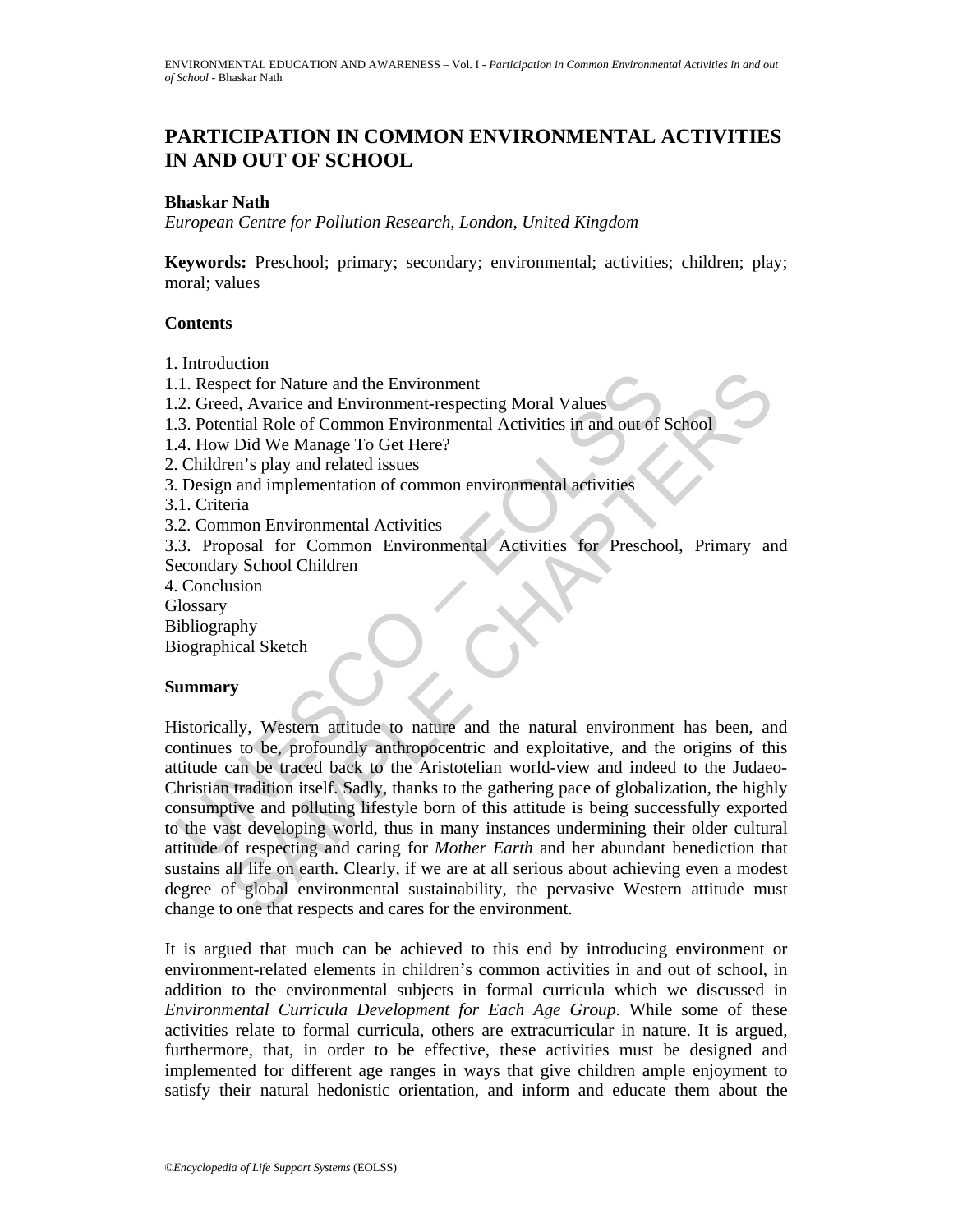environment at the same time.

# **1. Introduction**

#### **1.1. Respect for Nature and the Environment**

In this theme we have consistently argued that how we treat nature and the natural environment is fundamentally determined by our attitude to them. Indeed, demonstrably our grossly exploitative attitude to the environment and natural resources in pursuit of what is perceived as economic development has been and continues to be responsible for the escalating degradation of earth's environmental capital. Therefore, if we are at all serious about achieving even a modest degree of global sustainability, our exploitative attitude to nature and the environment must give way to one of genuine respect and concern.

Psychologically human beings are fascinatingly complex creatures. Consequently a person's attitude, which is fundamentally shaped by the ethical and moral values he or she holds, is one of the hardest things to change, and no amount of science or technology, however clever, can be helpful in this regard. It is precisely for this reason that so far in this theme we have emphasized the need for instilling environmentrespecting moral values, especially in the young. Interestingly, Article 2 of the Treaty of the European Union (TEU) states that EU's environmental policy objective shall include the goals of "sustainable and non-inflationary growth respecting the environment" (Lee, 1995). It is, however, curiously reticent about what "respecting the environment" is actually supposed to mean in practice.

xploitative attitude to nature and the environment must give way to<br>spect and concern.<br>sychologically human beings are fascinatingly complex creatures,<br>erson's attitude, which is fundamentally shaped by the ethical and m<br>e ive attitude to nature and the environment must give way to one of genuin<br>ad concern.<br>
Ind concern.<br>
Ind concern.<br>
Ind concern.<br>
Ind concern.<br>
Ind concern.<br>
Ind concern.<br>
Ind concern.<br>
Its use a for the hardest things to c The strategic rationale of respecting the environment is obvious to see, however. For if societies could be persuaded to respect the earth *truly* as *Mother Earth*, as has been the case in some of the older cultures (e.g. Indian), and to accept from her bountiful benediction only that which they needed, then, since people do not normally abuse of exploit their mothers, human societies would live in harmony with nature and sustainability would be assured. We concede, however, that in the real world of today (and especially in the profoundly materialistic developed countries) this prescription is likely to be seen as being far too idealistic to be realistic, and possibly even surreal. But then, what alternative is there, given the escalating degradation of the global environment which is putting at risk the very survival of the humankind in the longterm?

Of course there is the counter argument that clean or cleaner technologies, market forces and economic and regulatory instruments can be relied upon to alleviate or even solve environmental problems. Even the Brundtland Commission Report (WCED, 1987) tends to support this argument, and understandably so given that it is first and foremost a political document. We take the view, however, that in reality this argument is intellectually deficient as it is uninformed and naïve about human nature. Because, to put it crudely, if environmental problems could be alleviated or solved with such measures, why is the deterioration of the global environment continuing to accelerate? Certainly clean technologies can bring environmental benefits to a nation, but only if can afford them. Most of the poor nations cannot, and neither can even the mighty USA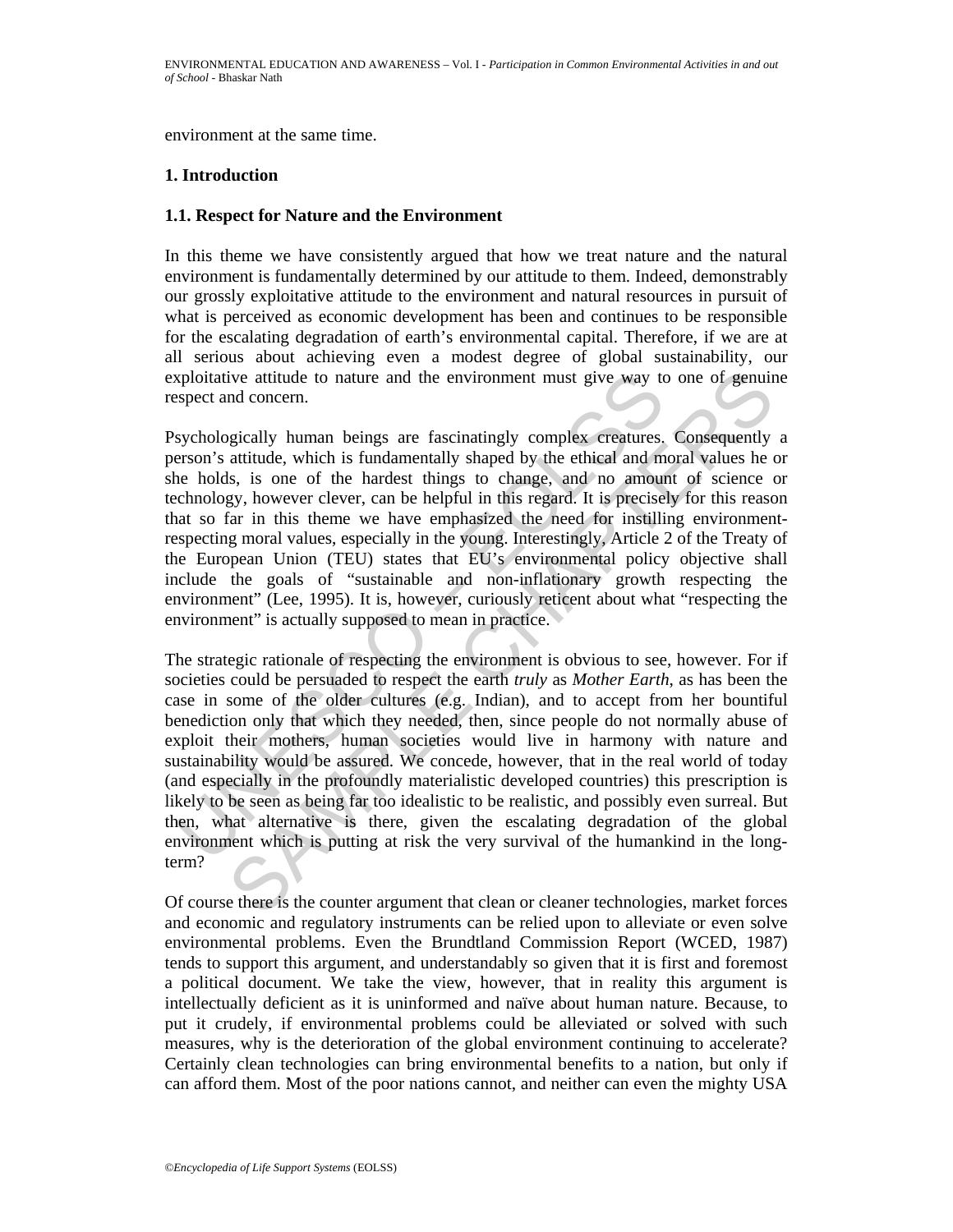as it would appear from that country's withdrawal from the Kyoto Agreement.

As for market forces and economic and regulatory instruments, we note that driven by greed both individuals and corporations always find, and will always find, ways and means to circumvent prevailing laws and regulations for greater profit. For example, in the USA there is a plethora of laws and regulations, as well as well-funded enforcing authorities, to monitor and ensure the financial probity of business corporations. And yet, in the first half of 2002 there have been a number of spectacular financial scandals involving some of the largest US corporations such as ENRON, WorldCom, TYCO and Anderson Consulting, while two of the largest finance houses, Merrill Lynch and CSFB have been penalized with enormous fines for deceiving the public to make greater profit.

Such selfish behavior is symptomatic of the pervasive and apparently insatiable "greed culture", and one may be forgiven for thinking that this list merely represents the tip of the proverbial "iceberg". The enormity of the implications of such behavior for corporate America, and by implication the rest of the world, is summed up by a recent comment of the Chairman and Chief Executive of Goldman Sachs, which is one of the world's largest investment banks. He said that America faced the biggest crisis of confidence in its capitalist system in his working lifetime (The *Daily Mirror*, London, 12 June 2002, page 6).

We submit, once again, that such behavior is fundamentally a product of attitude which, in turn, is shaped by one's moral values (also see the chapter entitled "Environmental Regulations and Standard Setting").

# **1.2. Greed, Avarice and Environment-respecting Moral Values**

uch selfish behavior is symptomatic of the pervasive and apparently<br>ulture", and one may be forgiven for thinking that this list merely rep<br>ee proverbial "iceberg". The enormity of the implications of su<br>proprate America, fish behavior is symptomatic of the pervasive and apparently insatiable "gree and one may be forgiven for thinking that this list mercly represents the tip correctional "iceberg". The enormity of the implications of such Arguably poverty and greed are the main reasons for the continuing degradation of the environment. However, whereas poverty can be alleviated by providing necessities to the poor or by empowering them with knowledge and skills, it is hard to see how greed or avarice could be controlled except by instilling effective moral values. Also, while it is easy to understand why a poor person may be driven to law-breaking, it is hard to understand why the rich are often so preoccupied with the need to become even richer. The reason is probably pathological — a serious avarice-induced condition that can only be treated with *conspicuous consumption*, or *Retail Therapy* which is now increasingly fashionable in the developed countries, for its temporary relief. The problem with greed, and especially avarice, is that it is open-ended — the more one has, the more one wants. The consequence of this phenomenon is reflected by wealth and income disparities both within and between nations. Even the ancient Greeks knew much about the open-ended, insatiable nature of greed (see Box 1).

*"…there is no nobility in poverty. Greed works. Greed is good for you..."* 

 Michael Douglas as Gordon Gekko in the film *Wall Street*

Interestingly, open-ended demand for consumer goods and services to ensure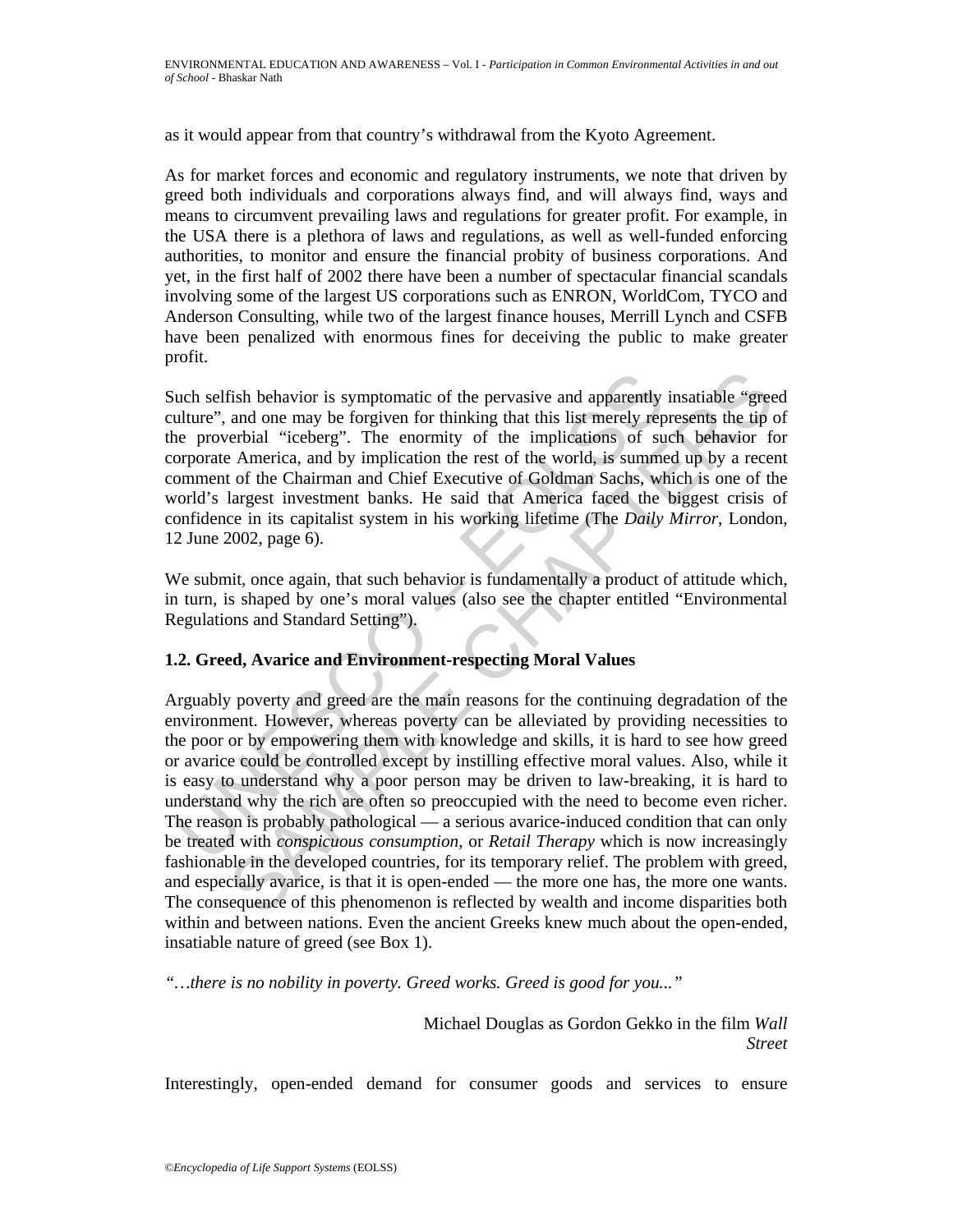uninterrupted growth of GDP is a necessary condition for the proper functioning of the capitalist economic system which is almost universal in its scope today. However, this contrasts with less consumptive and less polluting lifestyles, which societies everywhere are urged to adopt, without which sustainable development cannot be achieved (WCED, 1987). It is hard to see how this improbable juxtaposition could possibly be resolved in favor of sustainable development without resorting to moral rejuvenation as we have suggested.

In one of the comedies by the ancient Greek dramatist, *Aristophanes* (448-380 BC), there is a scene in which *Fortune* gives money away to the rich and the poor from all walks of life. He is blind, and so he does not know who is poor and who is rich.

But soon he realizes that the more money he gave away, the more they wanted. And so he concludes that people are never satisfied with what wealth they have.



But soon he realizes that the more money he gave away, the more the,<br>so he concludes that people are never satisfied with what wealth they<br><br>Dox 1: The open-ended nature of greed and avarice<br>chool children in the age range on he realizes that the more money he gave away, the more they wanted. And<br>oncludes that people are never satisfied with what wealth they have.<br>
Box 1: The open-ended nature of greed and avarice<br>
Hildren in the age range School children in the age range of 8 to 18 are especially vulnerable to carefully crafted advertising messages that relentlessly, and in the main successfully, bombard them from every direction (also see Section 4.2.1 of *Methods of Environmental Teaching and Learning*). The purpose is to excite their desire (greed?) for ever greater consumption of goods and services so that in adulthood they will be conditioned to behave as efficient units of consumption. This is the current pattern of development of the rich Western societies, and it is putting them at serious risk of becoming spiritual wasteland where Mammon reigns supreme. Strangely, this unsustainable pattern of development, and the highly consumptive and polluting lifestyle it engenders, is being cleverly promoted by the West as the ideal to be emulated by all, and, sadly, developing countries *en masse* appear to be falling for it. And the process is being reinforced and hastened by the gathering pace of globalization.

# **1.3. Potential Role of Common Environmental Activities in and out of School**

In *Environmental Curricula Development for Each Age Group* we focused on the development of environmental curricula for schools and suggested a generic syllabus from which an appropriate number of formal environmental subjects are to be developed for secondary education. We note, however, that children also participate in a variety of common activities such as games, plays, etc. both in and out of school. Therefore, in order to derive synergy for maximum impact, it would be an excellent idea to design and organize those activities in ways that directly, indirectly or even subliminally supplement and reinforce what children learn from formal environmental curricula. Such activities can and should be designed imaginatively to reinforce environment-respecting moral values in children.

In the light of what we said in Section1.2, instilling truly environment-respecting moral values in the young of today is no mean challenge. Despite best of intentions, the scope of formal curricula in this regard tends to be constrained by a number of factors, chiefly lack of appreciation by pupils of how those values relate to *their world* as they see it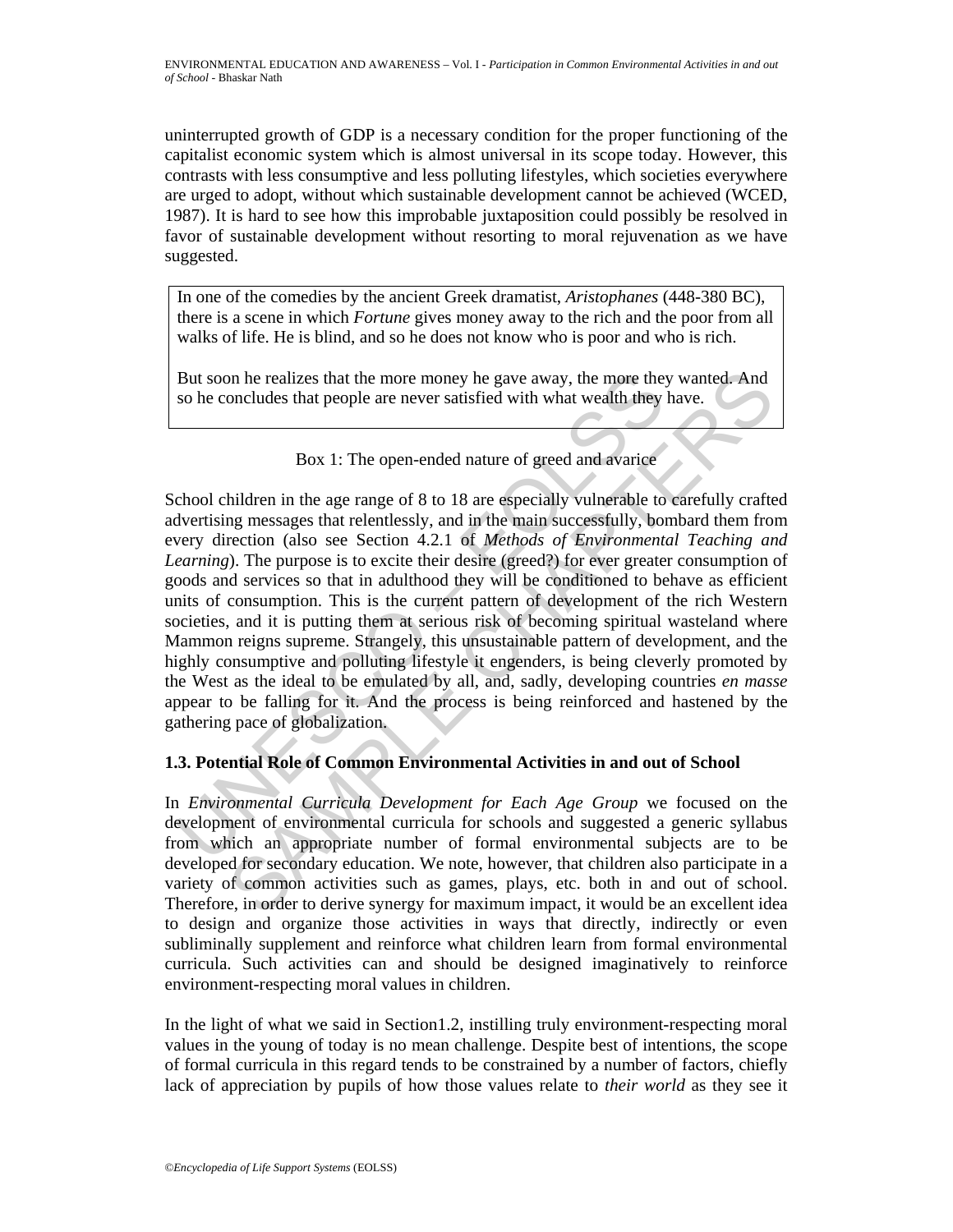(also see Section 2.4 of *Environmental Curricula Development for Each Age Group*). This factor, more than any other, can and does dissipate their interest in the subject as experience clearly shows. However, if invoked imaginatively and integrated into children's common activities in and out of school in an interesting way, the mythological, philosophical and religious rituals and traditions can do a great deal to connect environment-respecting moral values to the *real world* of children as they see it. And, it is precisely in this arena that imaginatively designed and well executed common environmental activities can have an important role to play. Clearly such activities, to be performed both in and out of school, should be designed and executed with particular reference to local tradition, culture and sensitivities (also see Section 4.2 of *Importance of Teaching Environmental Education at an Early Age*).

(owever, before we go any further, it would be instructive to examine loget here. More precisely, how did the humankind, so eloquent<br>hakespeare's *Hamlet* (see below), manage to so degrade the environmental<br>stains all life Check we go any further, it would be instructive to examine how we manage<br>
ore . More precisely, how did the humankind, so eloquently celebrated<br>
reaches are actions that their very survival in the long-term is thrown into However, before we go any further, it would be instructive to examine how we managed to get here. More precisely, how did the humankind, so eloquently celebrated in Shakespeare's *Hamlet* (see below), manage to so degrade the environment which sustains all life on earth that their very survival in the long-term is thrown into question?

 *"What a piece of work is man! How noble the reason! How infinite in faculty, in form, in moving! How express and admirable! In action how like an angel! In appreciation how like a god!"* 

(Hamlet, Act 2, Scene 2)

# TO ACCESS ALL THE **14 PAGES** OF THIS CHAPTER,

Visit: http://www.eolss.net/Eolss-sampleAllChapter.aspx

#### **Bibliography**

- - -

Lee N (1995), "Environmental Policy", in M.J. Artis and N. Lee (Eds.) *The Economics of theEuropean Union*, Oxford University Press, Oxford. [In this very readable chapter the author focuses on the environmental policy of the European Union including linkages between environmental and economic systems, and role of regulatory and economic instruments in environmental policy].

Nath B and Talay I (1996), "Man, science, technology and sustainable development", In B. Nath, L. Hens and D.Devuyst (Eds.) *Sustainable Development*, VUB Press, Brussels. [In this contribution the authors discuss certain pertinent issues of sustainable development, including philosophical aspects, and draw attention to some of the practical problems of implementing policies for achieving true sustainability].

Nath B (2000), "Some issues of intragenerational and intergenerational equity and measurement of sustainable development", in B. Nath, S.K. Stoyanov and Y. Pelovski (Eds.) *Sustainable Solid Waste Management in the Southern Black Sea Region*, Kluwer Academic Publishers, Dordrecht, the Netherlands. [In this chapter the author considers a number of aspects of the key issues of